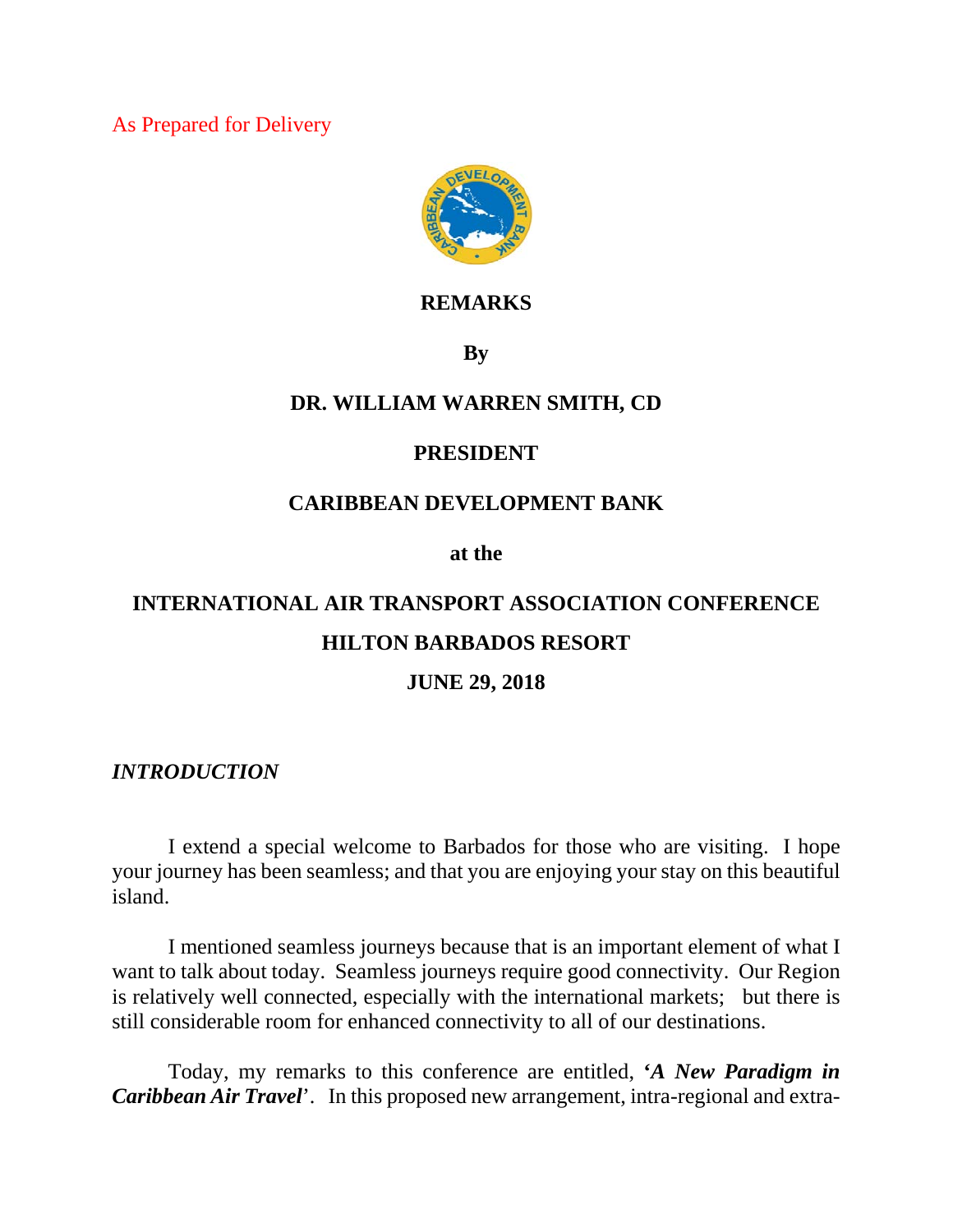regional air travel is defined by connectivity which is convenient, flexible, and reasonably priced. Where possible, it is integrated with other modes of transport to curtail journey times and to improve the overall travel experience.

The new paradigm should help to support an integrated Caribbean tourism product that includes a larger volume of multi-destination vacations and can be enjoyed by a wider variety of tourists coming from existing and new source markets.

Business activity should also expand as it becomes relatively easier and cheaper to establish and maintain contacts with potential clients. Importantly also, Caribbean people should have better and more affordable access to friends and families and to the proliferation of cultural and sporting events now available across our Region.

What is the significance of pursuing this new paradigm? Where does it fit in the plethora of challenges facing the Caribbean?

At the Annual Meeting of the Board of Governors of the Caribbean Development Bank (CDB), last month in Grenada, I suggested that a major challenge facing the small, open economies of our Region is the need to build a multi-faceted bulwark of resilience as a defense against our vulnerability to climate change and external economic shocks.

The extreme weather events, which our Region experienced in 2017, were painful reminders of this reality. They underscored, for us, the urgency of embracing policies which include building climate-resilient infrastructure; establishing adequate fiscal buffers against economic and climate-related shocks; and, in the context of our archipelagic region, having a resilient and reliable inter-island air transport system.

#### *Role of Aviation in Economic Development*

Sixteen of the 19 Borrowing Member Countries of the CDB are island states. For these countries, in particular, air transport is the main mode of connectivity with the rest of the world and a major contributor to economic activity, especially tourism. A 2011 study by Oxford Economics estimates that aviation directly contributes USD 2.5 billion to Gross Domestic Product (GDP) (1.4%) and 112,000 jobs (0.8%) to the Region. Through spin-off benefits to tourism, aviation accounts for an additional USD 12.6 billion of GDP (7.2%) and 845,000 jobs (5.7%).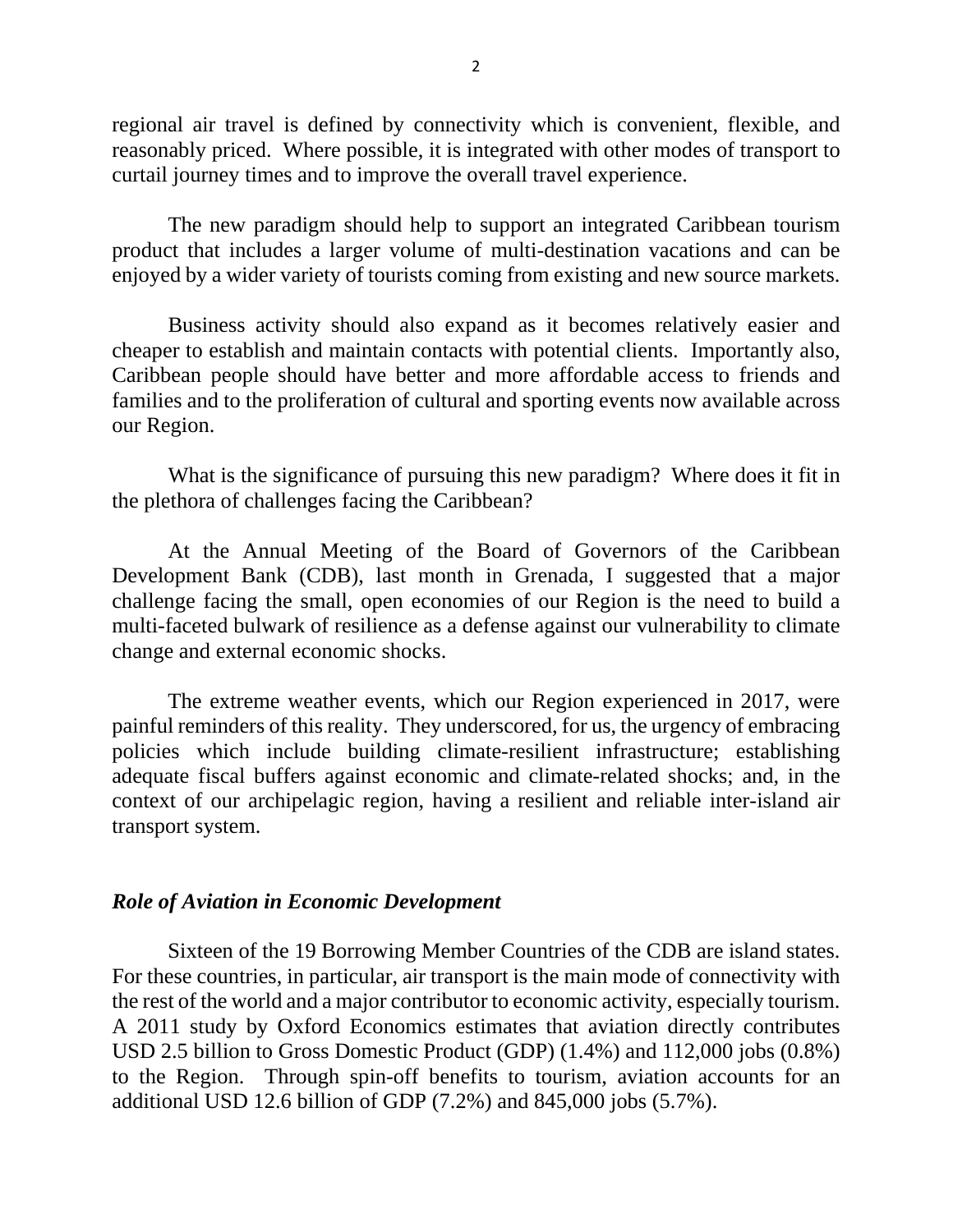I will argue that there is scope for aviation to make an even bigger contribution to regional economic activity. Tourism is evolving rapidly. Discerning travelers are being offered more options and take budget and time constraints into account when making their travel decisions.

Our aim then should be to maximise tourism expenditure in the local economy by offering visitors a unique, high quality and memorable regional experience. The yardstick of our success will be sustained increases in repeat as well as overall visitor arrivals.

To realise this objective in the increasingly competitive tourism sector, regional governments must be prepared to take actions and make changes that will encourage key industry players to become more agile and more creative in their responses to market demands.

Other industries can similarly benefit from improved aviation services. Many Caribbean countries are, for example, major exporters of agricultural products. The availability of efficient air freight services can ensure quick market access for many of these goods which are also highly perishable; and better connectivity can expand geographical coverage by bringing additional markets into range.

Speedy delivery, backed by reliable and reasonably priced air services, can also play a critical role in helping investors to penetrate the advanced manufacturing sector; to further diversify the regional production base; and to potentially play a more substantial role in the global supply chain.

Bearing in mind the concept I described earlier of a Caribbean aviation industry that is convenient, flexible and cost competitive, I wish this morning to do two things. First, I want to outline, very briefly, the current state of the industry in the Region. And second, I want to propose several key actions to uplift the contribution of the aviation industry to regional development.

#### *State of Regional Aviation Industry*

How would I describe the current state of the regional aviation industry?

As has happened in other parts of the world, increased competition, innovative technologies and new business models have transformed the regional aviation industry by lowering fares and expanding connectivity. As a result, airlift from our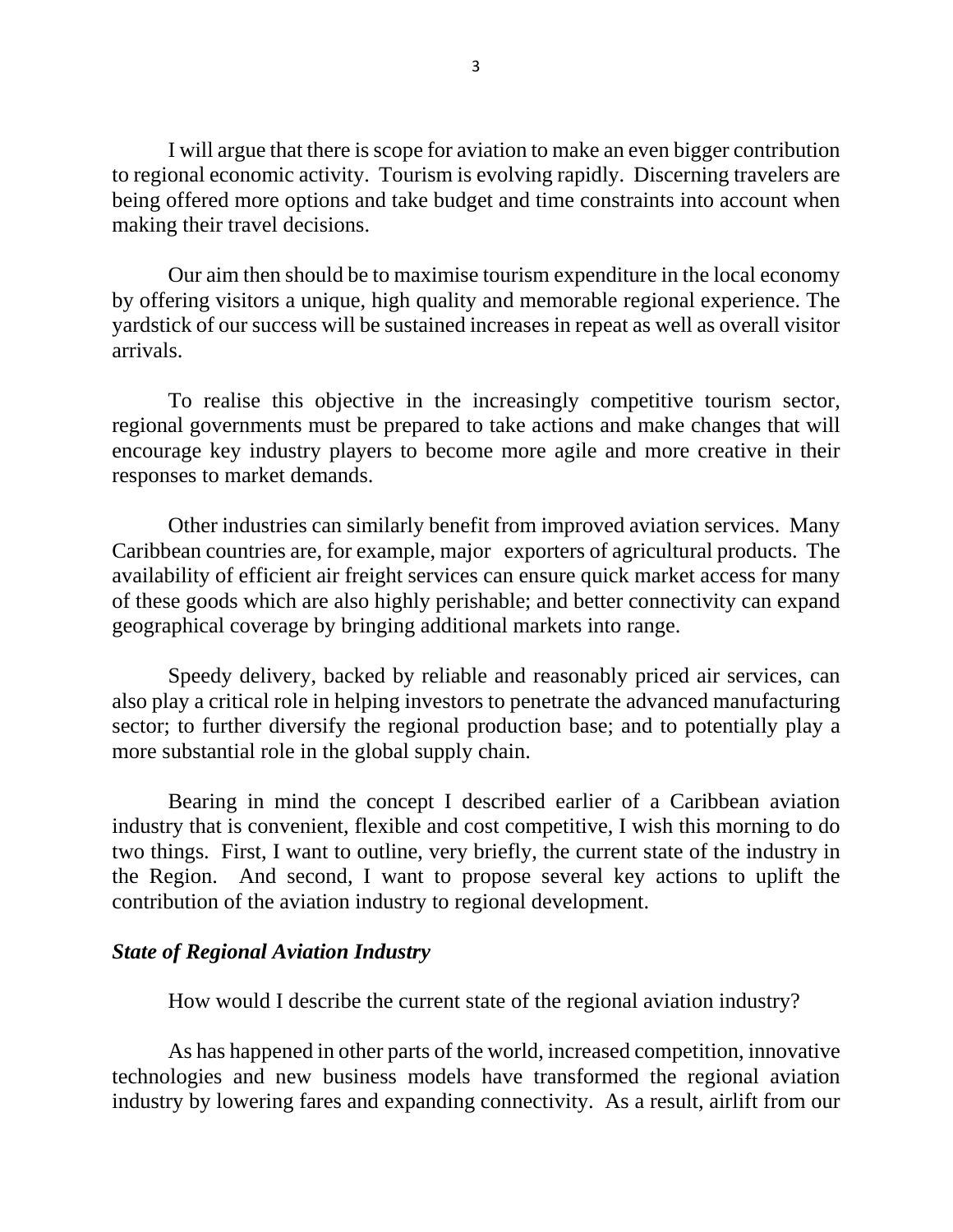main tourism source markets in North America and Europe has been robust. Traditional airlines have added more flights and new routes; and new markets have created more choice and increased travel flexibility.

The picture is much less impressive for intra-regional travel. A recent study commissioned by CDB, in collaboration with IATA, pointed to the contrasting fortunes of intra-Caribbean and extra-Caribbean air travel. Between 2007 and 2017, extra-regional traffic rose by 76% to roughly 23 million, while intra-regional traffic fell by 2% to 2.7 million. Similarly, connections and frequencies from outside the Region rose; but the number of intra-regional routes stagnated and frequencies fell. These losses in connectivity were due, in part, to consolidation by some operators and the complete exit from the market by others. Within the Eastern Caribbean, declining air traffic coincided with a reduction in Caribbean-sourced tourists, and pointed to limited opportunities for multi-destination travel.

The state of intra-regional air travel is a well-worn topic for conversation in the Region. A November 14, 2012 article in Travel Weekly described the situation very well. Entitled '*Caribbean Turbulence*', the article chronicled the experiences of hotel executives travelling to attend a meeting in St. Kitts and Nevis. One executive took 12 hours to travel from Bonaire to St. Kitts. He left his home at 7 a.m. and required four flights on three airlines before arriving at his hotel at 9.20 p.m. According to the article, the Executive declared that he could have flown directly to Amsterdam in half of that time!

Business travelers in 2018 are still encountering the experiences described in that 2012 article. Often, they must overnight, and sometimes spend as many as two nights in a country, when better connections would have facilitated a same-day return.

Other factors also compromise the quality of the travel experience. Take for example, the health certificate requirement which can cause lengthy delays on the tarmac when the aircraft lands; or the multiple screenings of intransit passengers even though they have not exited the designated sterile zones. The long delays at Passport Control or at Customs at some airports add to the frustration for regional and international travelers.

In addition to being inconvenient, intra-regional travel is very expensive. High costs have constrained connectivity. The lack of scale economies does make some costs unavoidable. But there are other costs which can be avoided if more attention is paid to enhancing the overall business environment and improving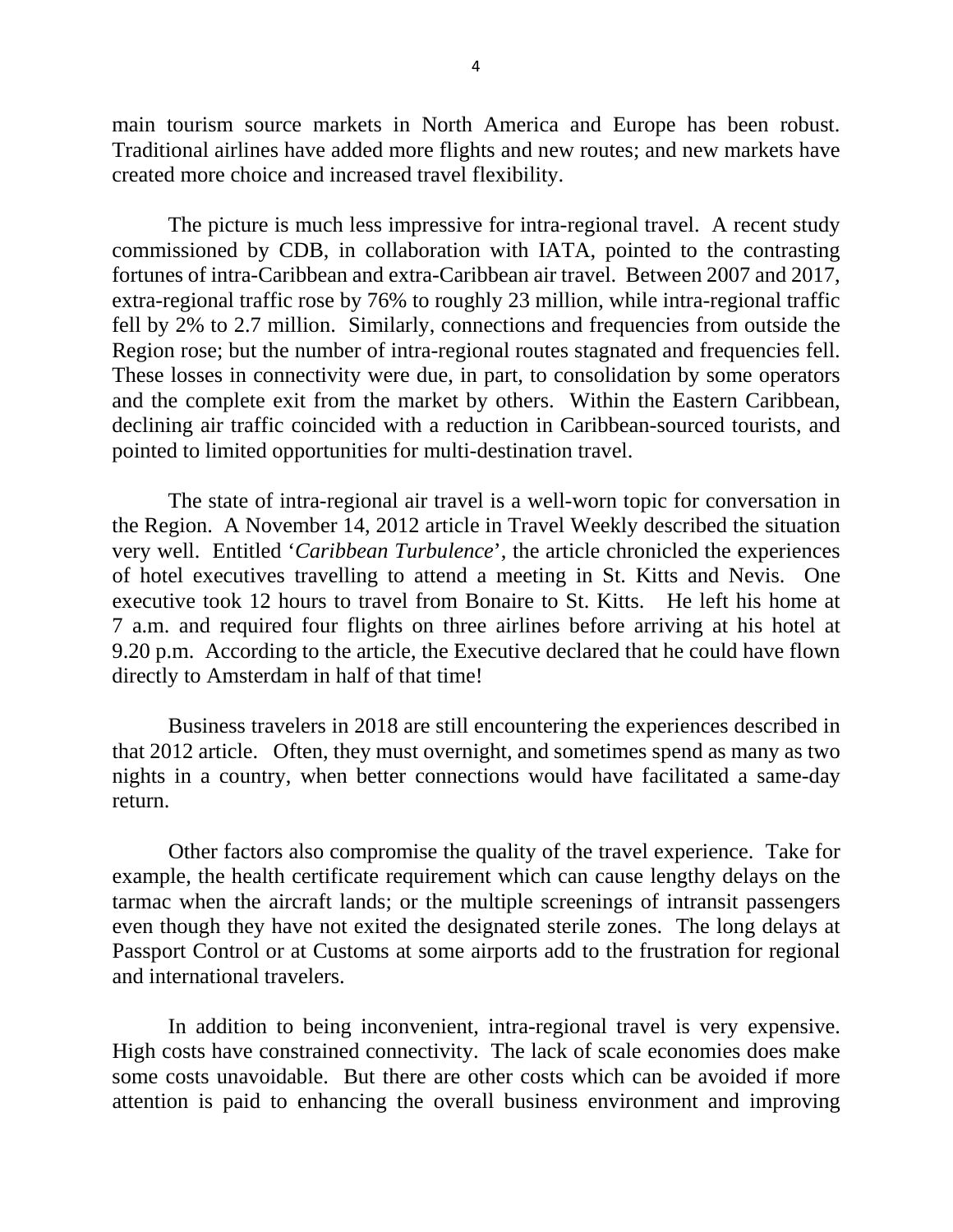airline efficiency.

Turning to the business environment, high taxes on airline tickets and airportrelated fees and other charges have, in many instances, raised fares to uncompetitive levels, especially for intra-regional travel. Intra-regional travelers also bear a disproportionate amount of the costs associated with underutilised airport infrastructure.

Intra-regional fares have risen steadily to the point where it is often cheaper to fly to the Eastern Seaboard of the United States than it is to fly to neighbouring Caribbean islands.

In the Eastern Caribbean, in particular, air transportation connectivity challenges also stem from operational inefficiencies within the principal air carrier, LIAT, and issues in the business environment within which it operates. The inadequate arrangements for funding LIAT; weaknesses in its internal governance framework; and an antiquated industrial relations environment add to its difficulties and militate against the attainment of better connectivity in the Eastern Caribbean sub-region. An inevitable outcome of this situation is the fall-off in passenger numbers.

#### *Transforming Aviation in the Caribbean*

Against this backdrop, how do we transform the aviation industry within the Caribbean to improve connectivity, reliability and competitiveness?

Let us consider first the matter of Open Skies, which is, in effect, the practice of deregulation and free-trade in the industry. This one action has the potential to bring about major enhancements in travel convenience, efficiency and cost.

Regrettably, the intra-regional market is not yet fully open. Despite a plethora of bilateral air service agreements, point-to-point flying outside of these agreements is not permitted. A comprehensive Open Skies agreement would encourage innovation and competition. It would also facilitate greater cooperation among airlines, allowing routes to be served by carriers with the most suitable fleet. Such action would expand the number of available routes, increase frequencies, lower fares, and stimulate growth in the number of passengers and the volume of freight.

In this regard, the success of the European Union Open Skies Agreement, which has led to a highly competitive landscape in European aviation, might offer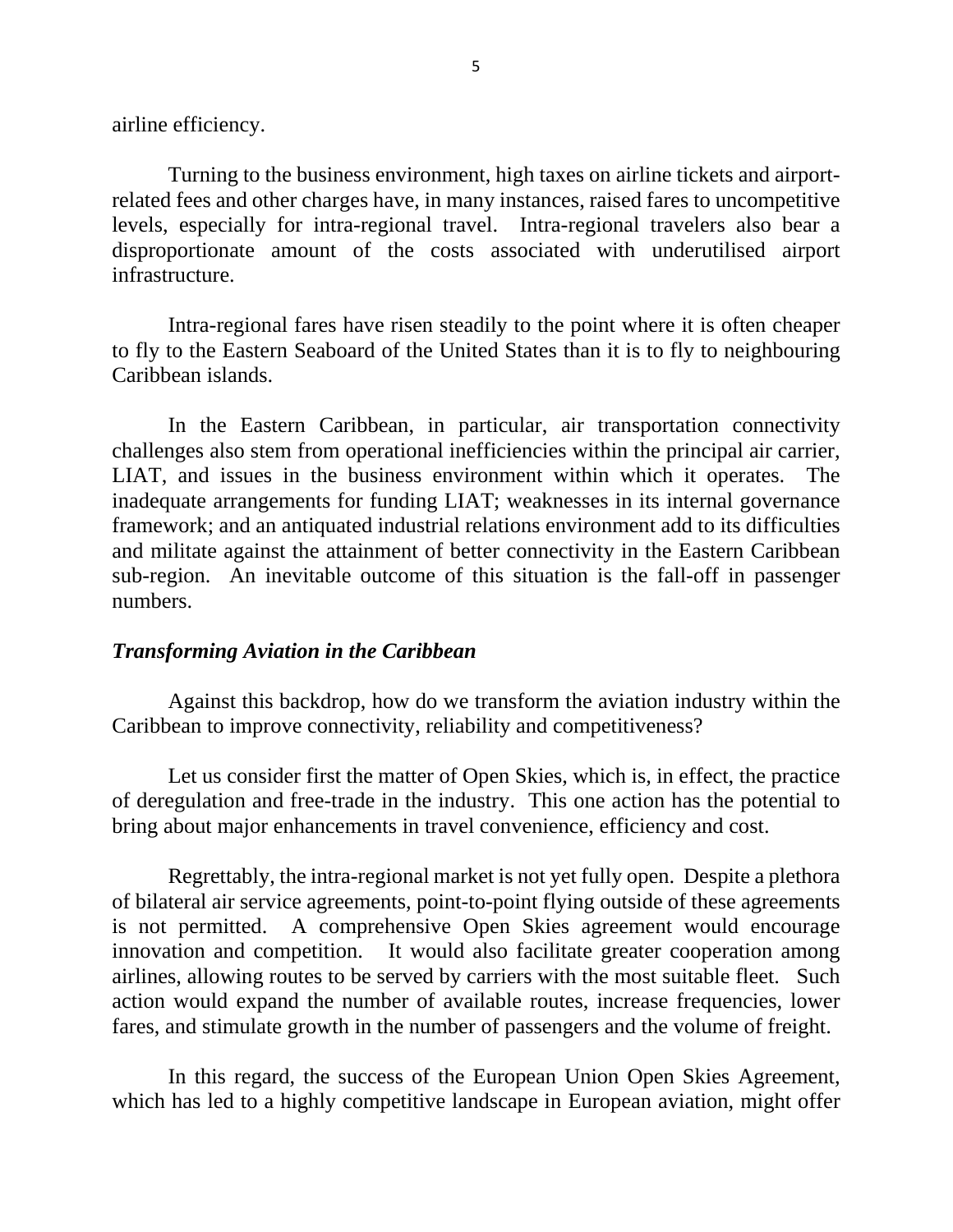some important lessons.

I am encouraged that CARICOM Heads of Government, at its 29th Inter-Sessional Meeting in February 2018, signed on to the new CARICOM Multilateral Air Services Agreement (MASA), and called for it to be adopted. To maximise the benefits of Open Skies, however, fair competition must be encouraged, even when government-owned carriers are present in the market, to allow for new players to participate effectively within the space.

The next initiative to transform the regional aviation industry must speak to the cost of travel. The debate around taxes, fees and charges will doubtless persist in various fora. Studies commissioned by CDB, nevertheless, confirm that air travel is price elastic, so that reductions in these imposts should lead to increased travel, which in turn, should lead to additional tax revenue flow to replace some of the revenues foregone. Additionally, one should expect secondary benefits to government revenue arising from the in-country spend associated with the larger number of visitors.

The third consideration is that of regulation, which needs to be harmonised across the Caribbean aviation space. With the exception of the Eastern Caribbean Civil Aviation Authority, which controls the OECS air space, regulatory harmonisation in the wider Caribbean is not common, thereby adding another layer of complexity and cost to airline operations in the region.

The International Civil Aviation Organization has recommended standardisation in the approaches to regional safety oversight in areas such as licensing, aviation security, certification, inspection and surveillance. I am also aware that the Caribbean Aviation Safety and Security Oversight System has been taking steps in this direction. Any measure that reduces operating costs, without compromising safety, will benefit passengers in a competitive market.

Finally, to enable enhancements in connectivity, reliability and competitiveness, Caribbean airlines will need to strengthen their own internal operations. In the Eastern Caribbean sub-region. CDB has, over a period of many years, assisted the shareholders of LIAT with financial support and technical assistance, because we recognise its importance in the current market. Further assistance from CDB will, however, be conditional on a far-reaching transformation of the business environment within which LIAT and other airlines operate in the sub-region, and clear evidence of the adoption of wide-ranging governance and other internal reforms by LIAT. The recapitalisation of the airline will also be contingent